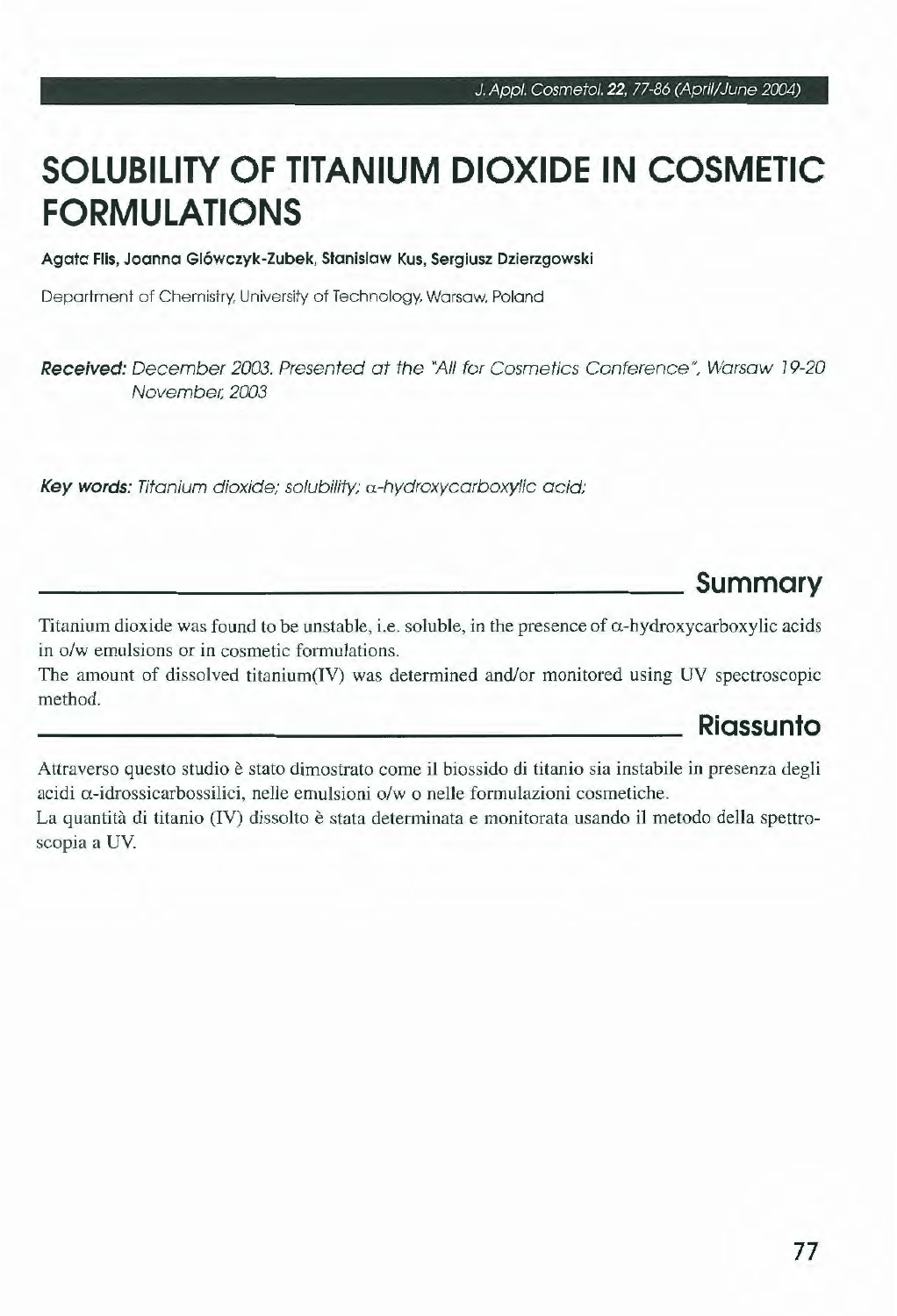## **INTRODUCTION**

Anatase, rutile and brookite – three minerals found in nature - represent three crystalline forms of the titanium dioxide. Anatase and rutile have found numerous practical applications. For many years these two  $TiO<sub>5</sub>$  forms gained a widespread interest due to their chemical and physical properties, i.e. very high reflectivity and photocatalytic and surface reactivity with various organic compounds. Titanium dioxide is a high-melting, non-toxic compound, resistant to popular chemical reagents<sup>1</sup>. The high refraction coefficients: 2.7 for rutile and 2.5 for anatase result in their most popular applications as a white pigments in various industries including cosmetic industry<sup>2,3</sup>. Particles of titanium dioxide smaller than 100 nm are practically transparent to visible light due to the low particle size/incident radiation wavelength ratio; however, they can reflect, scatter and/or absorb UV radiation. Therefore titanium dioxide in its microfine form is applied in UV protection cosmetic products.

The studies of durability of cosmetic o/w emulsions have been carried out at the Department of Chemistry, Warsaw University of Technology. Relatively fast pH changes have been observed in preparations containing titanium dioxide on addition of lactic or citric acid. As no significant information concerning reactions of titanium dioxide with diluted a-hydroxycarboxylic acids have been found in the literature, the studies have been undertaken with the goal to clarify the observed phenomenon.

### **MATERIALS**

Titanium dioxide rutile (Kronoss) and titanium dioxide P25 (Degussa) were used. Cosmetic raw materials for emulsion preparation have been obtained from Cognis company. Ali solutions

have been prepared using analytical grade chemical reagents and distilled water.

### **METHODS**

pH changes in titanium dioxide suspensions in a-hydroxycarboxylic acids solutions as well as pH changes in emulsions containing titanium dioxide were followed. The concentration of titanium(IV) ions dissolved in  $\alpha$ -hydroxycarboxylic acid solution and in emulsion water phase has been determined by the derivative spectrophotometry and hydrogen peroxide spectrophotometric method. Every several days a 5 cm<sup>3</sup> sample has been taken out from the examined suspensions or emulsions. Titanium dioxide has been centrifuged off or filtered off carefully and the concentration of titanium ions in the filtrates has been determined. In case of emulsions water phase has been separated by incubation, freezing and finally centrifuging the sample.

### **Method of derivative spectrophofometry** <sup>4</sup>

Concentration of titanium ions in solutions was determined using their complexes with  $\alpha$ hydroxycarboxylic acids. In order to establish dependence between the titanium ions concentration in the examined solution and the absorbancy of UV radiation, a calibration curve for titanium(IV) with appropriate  $\alpha$ -hydroxycarboxylic acid has been prepared. Spectra were recorded for the range 220 - 360 nm using HITACHI U-3300 spectrophotometer. The spectrum points have been collected with 1 nm step. A lcm cuvette has been used. From the dependence of the solutions' curve shape on pH, the location of isosbestic point (radiation wavelength at which pH does not influence the value of the second derivative of absorbancy) has been determined. Fig. l shows that for citric acid solution the isosbestic point occurs at 309 nm.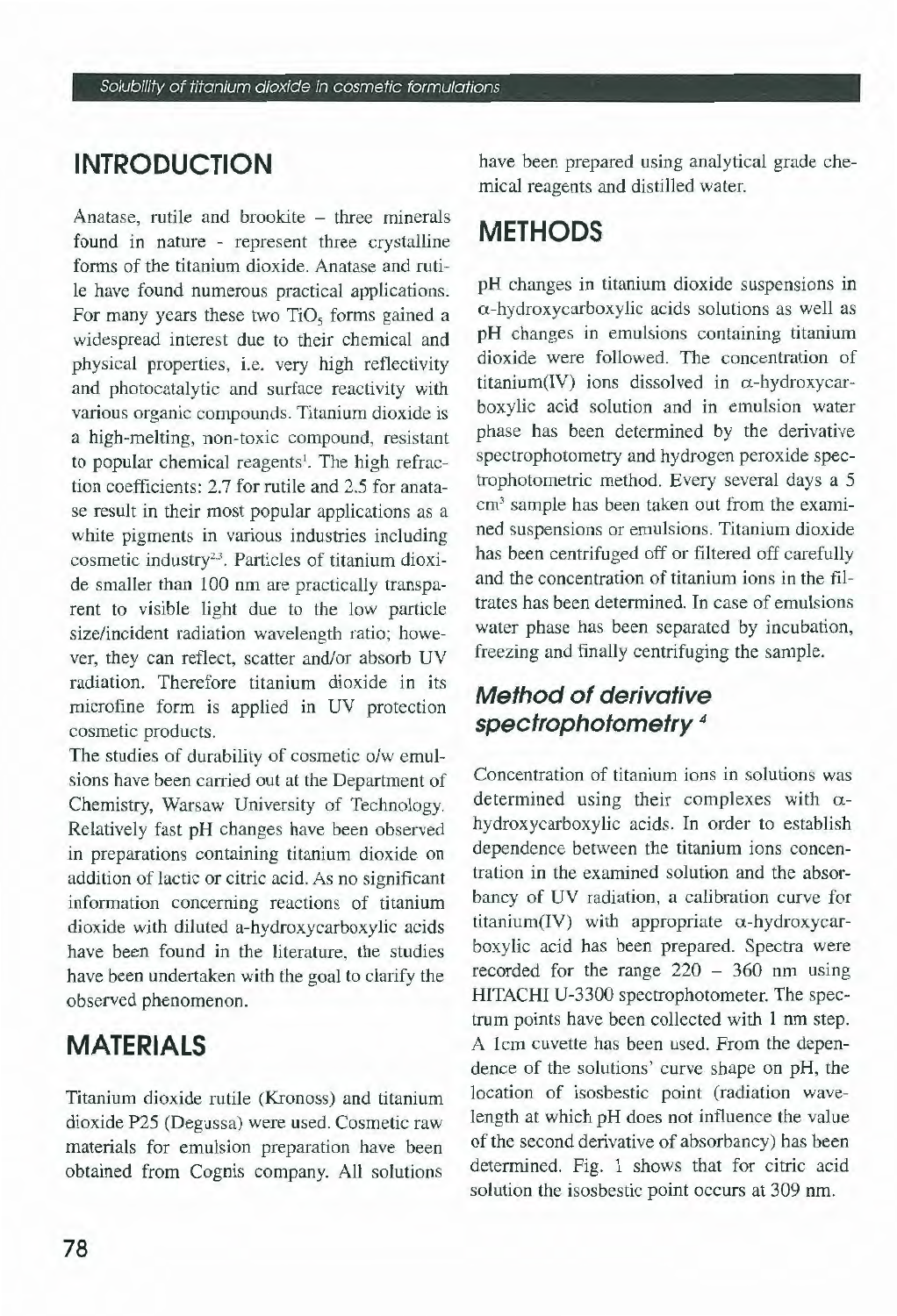

Fig. 1 Second order derivative of the UV absorption spectra of the titanium(IV) complexes with citric acid at various pH values. Isosbestic point at 309 nm.

Titanium(IV) concentration in the analysed samples was determined using the second order derivative of the calibration spectrum (calculated with Savitzky - Golay's algorithm with  $51$ points). This procedure eliminated the adverse effect of the samples turbidity.

The second order derivative of the UV absorption spectra of the titanium(IV) complexes with citric acid at various concentrations are shown in Fig. 2.

The following equation of the calibration curve

has been derived from the second order derivative of the spectra at the wavelength of 309 nm:

$$
y = 5,47553E - 05x + 5,61133E - 06
$$

Similarly the equation of the calibration curve for the second order derivative of the absorption spectra of titanium(IV) and malic acid complexes has been derived for the wave length of 314 nm:

y=2,74486E-05x+7,227334E-0



Fig. 2 The second order derivative of the UV absorption spectra of the titanium(IV) complexes with citric acid at various titanium(IV) concentrations.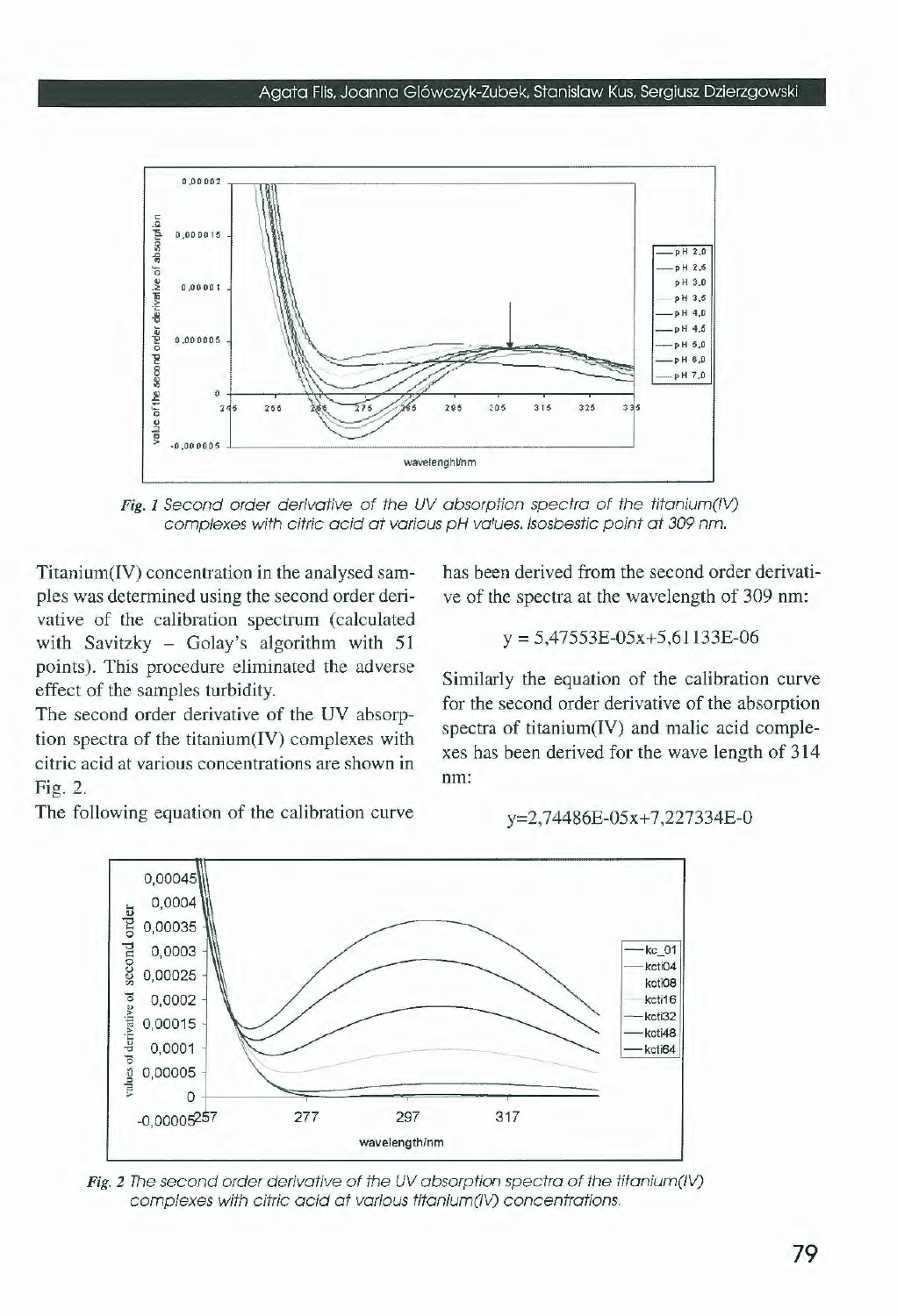### **Spectrophotometric method with hydrogen peroxide** *<sup>5</sup>*

In order to compare the results obtained by the method of derivative spectrophotometry, samples have been analysed by the spectrophotometric method with hydrogen peroxide after 68 days of incubation. The peroxide method of the titanium(IV) determination is based on the formation in the acidic medium the orange coloured complex  $[TIO \cdot H_2O_2]$ <sup>2+</sup>.

The calibration curve for titanium(IV) with hydrogen peroxide has been prepared. The samples have been submitted to mineralisation and then the absorbance of their solutions has been measured using SPECORD M40 spectrophotometer at the wave-length  $410$  nm. 5 cm<sup>3</sup> cuvette were used.

pH was measured with a digitai pH-meter.

## **RESULTS**

### **pH examination of ready cosmetic**  preparations containing TiO<sub>2</sub><sup>°</sup>

The examination was started by checking the

behaviour of a ready cosmetic preparations o/w emulsions of the type of the liquid face powder - marked as el and e2. These preparations contained, among others, titanium dioxide and small amount of citric acid added before an emulgation process. Various amounts of citric acid were added to the samples and the pH changes were recorded (Table I).

| <b>Table I</b><br>Amount of added citric acid per 100g emulsion |                          |  |
|-----------------------------------------------------------------|--------------------------|--|
| Sample symbol                                                   | Volume of 1% citric acid |  |
|                                                                 | [cm3]                    |  |
| e101, e201                                                      | 0                        |  |
| e102, e202                                                      | 6.25                     |  |
| e103, e203                                                      | 8.75                     |  |
| e104, e204                                                      | 12.50                    |  |

The observed pH changes in e1 samples are shown in Fig. 3. The changes for the e2 samples were almost the same.



Fig. 3 pH changes in e 1 emulsions.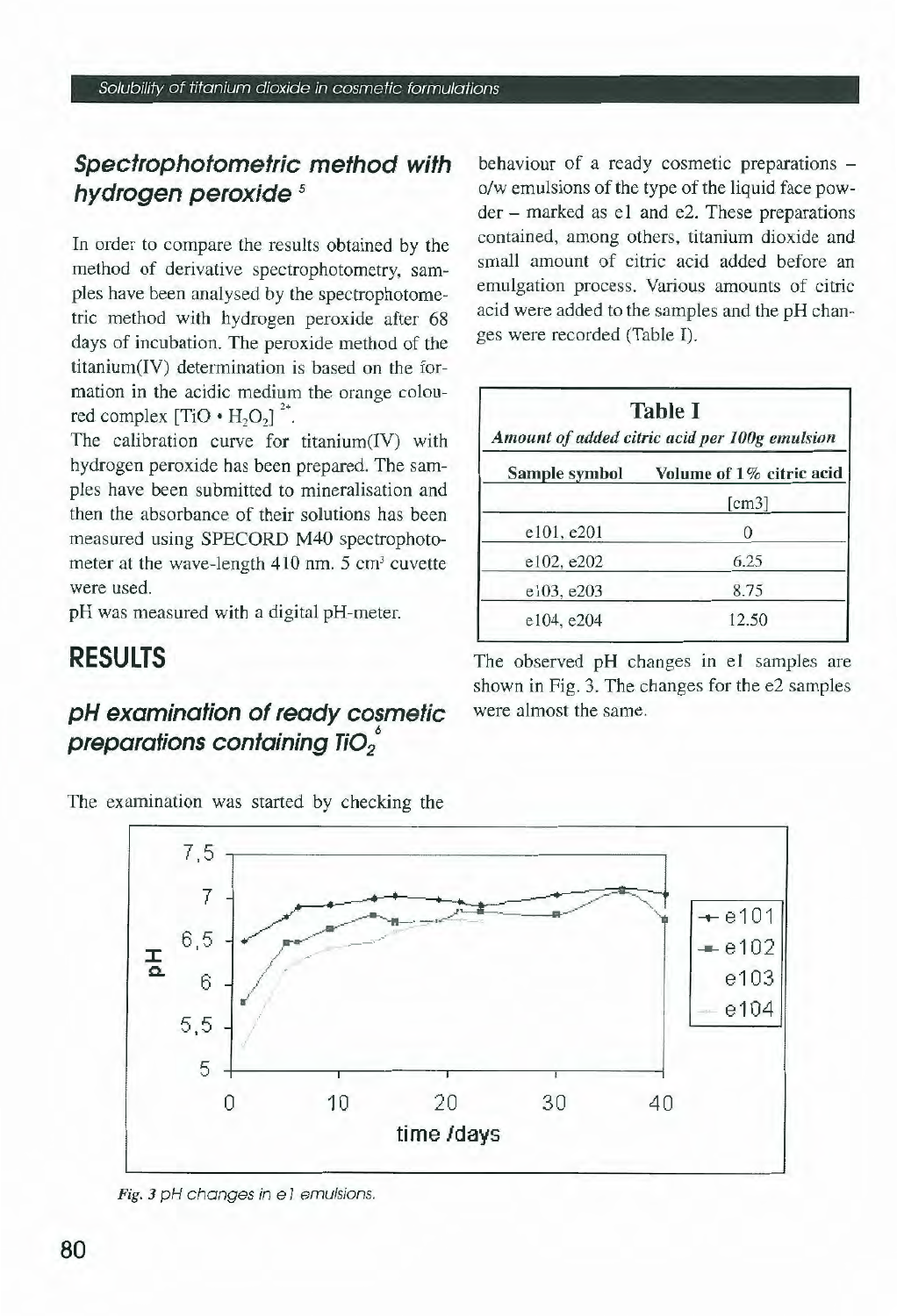In both preparations pH had been rising up to the almost neutra] value. Separate studies of the model systems shown the existence of the strong interactions between titanium dioxide and ahydroxycarboxylic acid. Therefore the investigations of the suspensions containing different concentrations of titanium dioxide and  $\alpha$ hydroxycarboxylic acid were undertaken.

#### **Ti02 suspensions in diluted a-hydroxycarboxylic acid**

pH changes and changes of the concentrations of dissolved titanium(IV) in titanium dioxide suspensions in diluted solutions of citric, malie and lactic acids have been examined. Titanium dioxide suspended in diluted acid has been placed in a closed flask equipped with a magnetic stirrer. The composition of the samples is shown in Table Il.

The examined samples of highly diluted citric and malie acid solutions showed a slow pH increase similarly as in the case of cosmetic emulsions e<sub>I</sub> and e<sub>2</sub>. For solutions containing  $0.3 - 0.4$  % acid, pH remained stable or only slightly changed (Figs. 4 and 5).

| <b>Table II</b><br>Composition of titanium dioxide suspensions<br>in diluted citric or malic acid. |                         |  |
|----------------------------------------------------------------------------------------------------|-------------------------|--|
| Sample symbol                                                                                      | Sample composition      |  |
|                                                                                                    | (per100g emulsion)      |  |
| kctiz1                                                                                             | $1g$ TiO <sub>2</sub> , |  |
|                                                                                                    | 0.03g citric acid       |  |
| kctiz2                                                                                             | $4g$ TiO <sub>2</sub> , |  |
|                                                                                                    | 0.38g citric acid       |  |
| kitiz1                                                                                             | $1g$ TiO <sub>2</sub> , |  |
|                                                                                                    | 0.04g malic acid        |  |
| kitiz2                                                                                             | $4g$ TiO <sub>2</sub> , |  |
|                                                                                                    | 0.27g malic acid        |  |



Fig. 4 pH changes in suspensions containing titanium dioxide and various amounts of citric acid.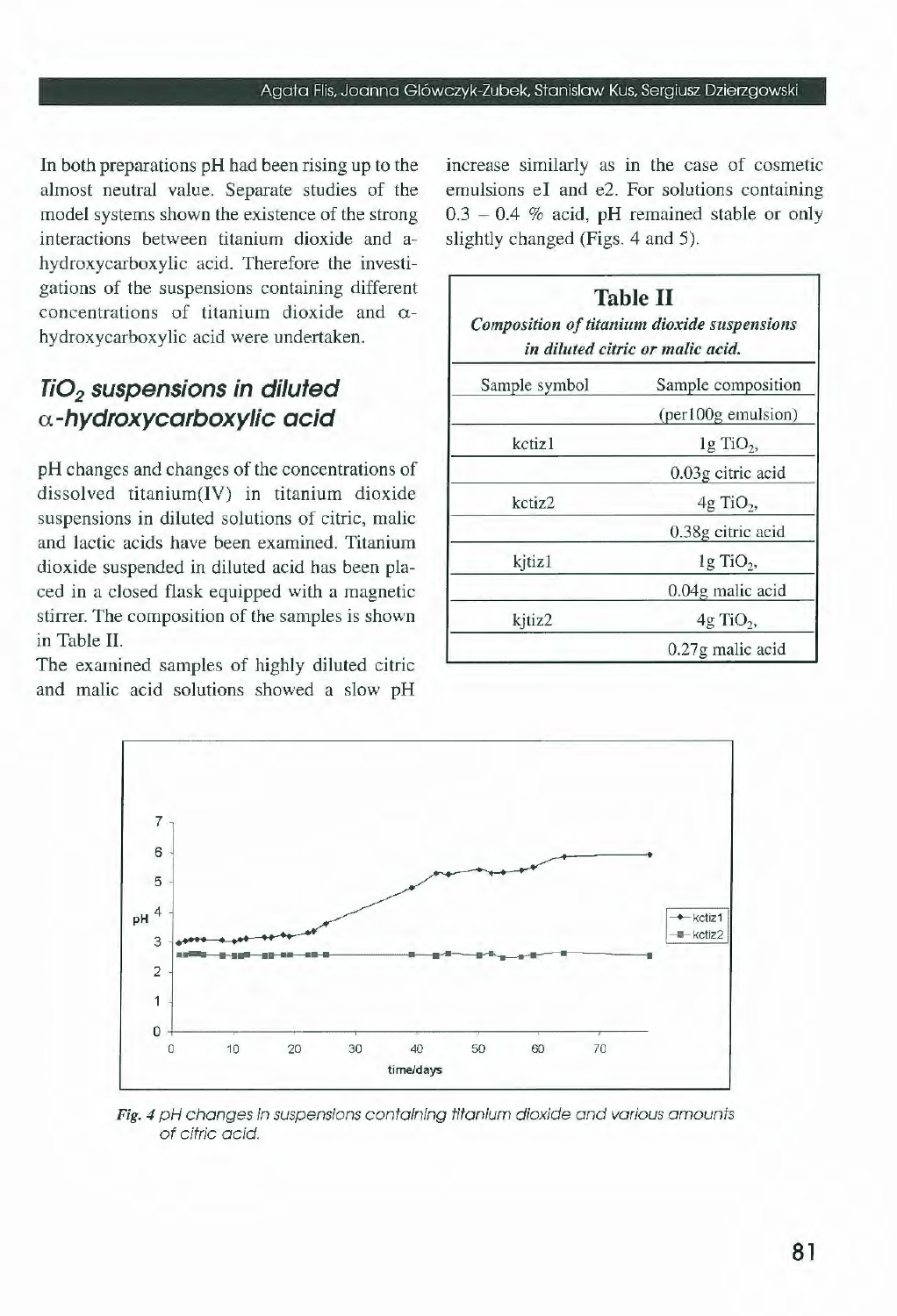

Fig. 5 pH changes in suspensions containing titanium dioxide and various amounts of malic acid.

UV absorption spectra of the collected samples after precise separation of the undissolved titanium dioxide, very similar to the calibration spectra, were used for the determination of the concentration of the titanium(IV) ions. The observed changes in concentration of titanium(IV) ions in examined suspensions determined by the derivative spectrophotometry method are presented in Figs. 6 and 7.

In all four experiments, irrespective of the initial concentration of the α-hydroxycarboxylic acid and the content of the titanium dioxide, an increase of concentration of titanium dissolved in water has been noted.



Fig. 6 Changes of the titanium(IV) concentration for the titanium dioxide suspensions in malic acid.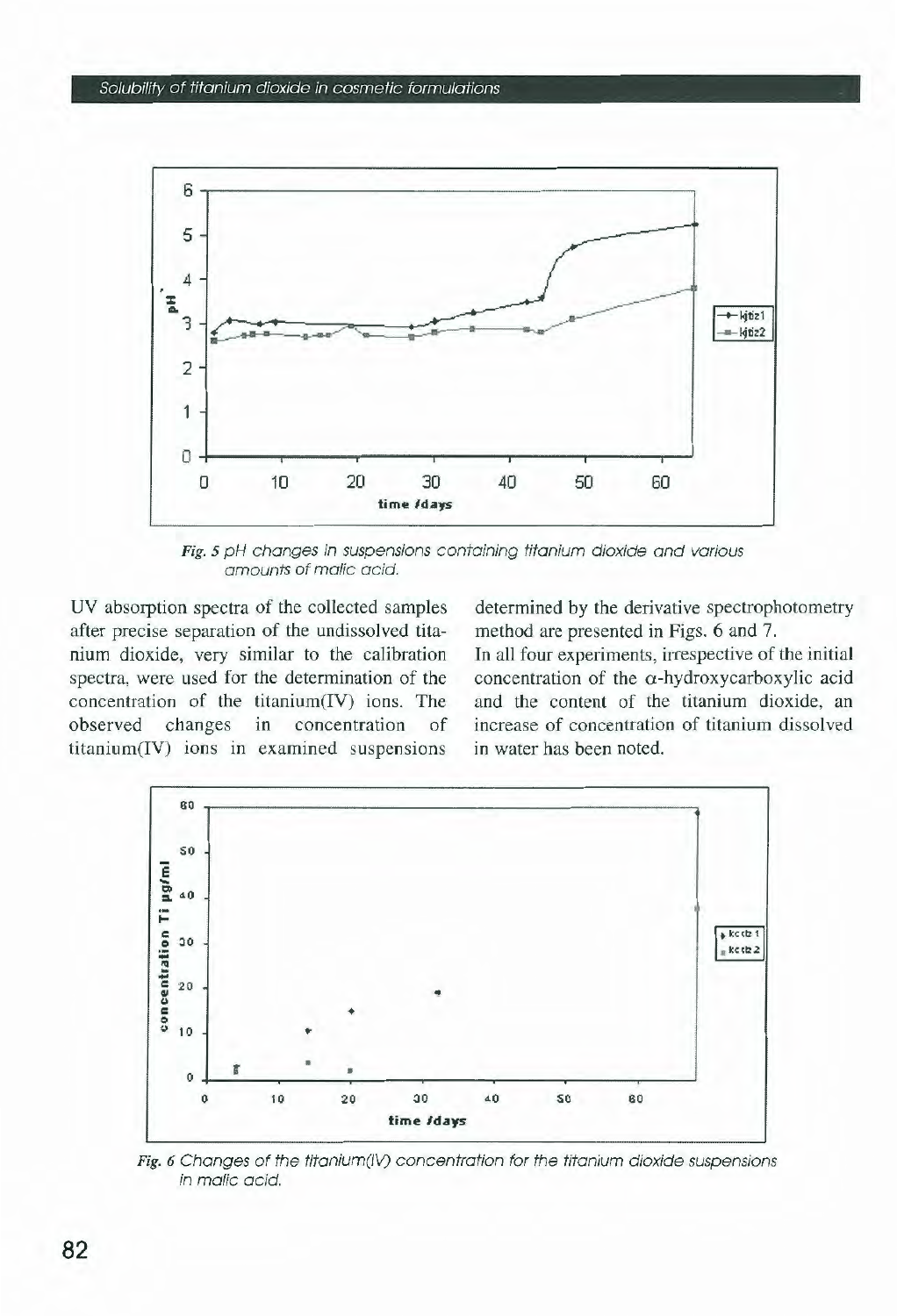

Fig. 7 Changes of titanium concentrations in suspensions of titanium dioxide in malic acid.

| <b>Table III</b><br>The formulation of the o/w emulsion |                     |               |  |  |
|---------------------------------------------------------|---------------------|---------------|--|--|
| <b>Trade</b> name                                       | <b>INCI</b> Name    | Amount<br>[g] |  |  |
| Cutina MD                                               | Glyceryl Stearate   | 8             |  |  |
| Eumulgin B1                                             | Ceteareth-12        |               |  |  |
| Eutanol G                                               | Octylododecanol     | 4             |  |  |
| Isopropyl Myristate                                     | Isopropyl Myristate |               |  |  |
| Paraffin Oil                                            | Paraffin Oil        | 4             |  |  |
| aqueous phase                                           | Water               | Water 77      |  |  |
|                                                         |                     |               |  |  |

#### **Emulsions containing TiO<sub>2</sub>**

Similar measurements have been carried out for cosmetic emulsion. The o/w emulsion was prepared according to the formulation shown in Table III.

The same as before amounts of the titanium dioxide and citric acid were added to the above mentioned emulsion yielding four samples marked as kctie1, kctie2, kjtie1, kjtie2 (Table IV).

| Sample symbol | Sample composition<br>per 100g emulsion |
|---------------|-----------------------------------------|
| kctie1        | lg TiO <sub>2</sub>                     |
|               | 0.03g citric acid                       |
| kctie2        | 4g TiO <sub>2</sub> ,                   |
|               | 0.38g citric acid                       |
| kjtie1        | $1g$ TiO <sub>2</sub> ,                 |
|               | 0.04g malic acid                        |
| kjtie2        | 4g TiO <sub>2</sub> ,                   |
|               | 0.27g malic acid                        |

**Table IV**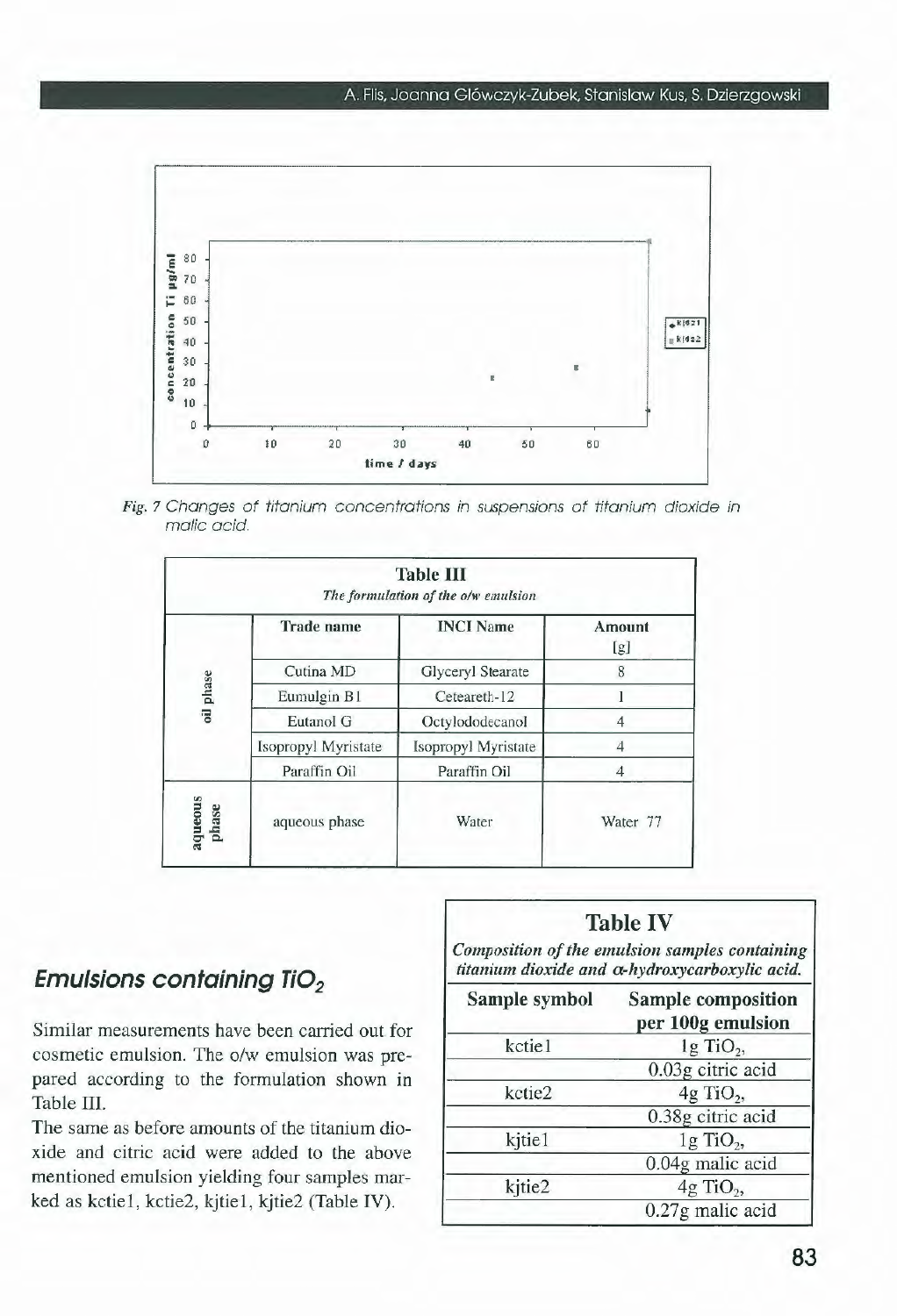Time dependent pH changes in the examined *o!w* emulsions containing titanium dioxide and citric acid are shown in Fig. 8. Emulsion marked as eO contained neither the titanium dioxide nor the acid. lts pH decreased with time significantly. Thus the only slight pH increase observed for the samples containing titanium dioxide and citric acid most probably reflects the significantly larger pH increase when corrected for the blind sample behaviour. The similar changes have been observed for samples with the added TiO<sub>2</sub>/malic acid.

The concentration of the titanium(IV) ions dissolved in water phase of the emulsions has been deterrnined by the derivative spectrophotometry method. The results are shown in Figs. 9 and 10. The amount of the titanium(IV) dissolved in

samples collected after 68 days of the experiment has been determined spectrophotometrically by hydrogen peroxide method.

## **CONCLUSIONS**

The above described experiments have shown that titanium dioxide suspended in diluted solutions of citric, malie or lactic acid (for lactic acid a similar series of measurements has been done, reported elsewhere) dissolves via the acids water soluble complexes. The similar effect is taking place in the o/w emulsions upon the above listed acids addition. The concentrations of titanium(IV) measured in samples kept for 68 days vary from several to tens of mg/ml (Table V).







Fig. 9 Changes in the titanium(IV) concentration in aqueous phase of emulsion containing titonium dioxide ond citric ocid.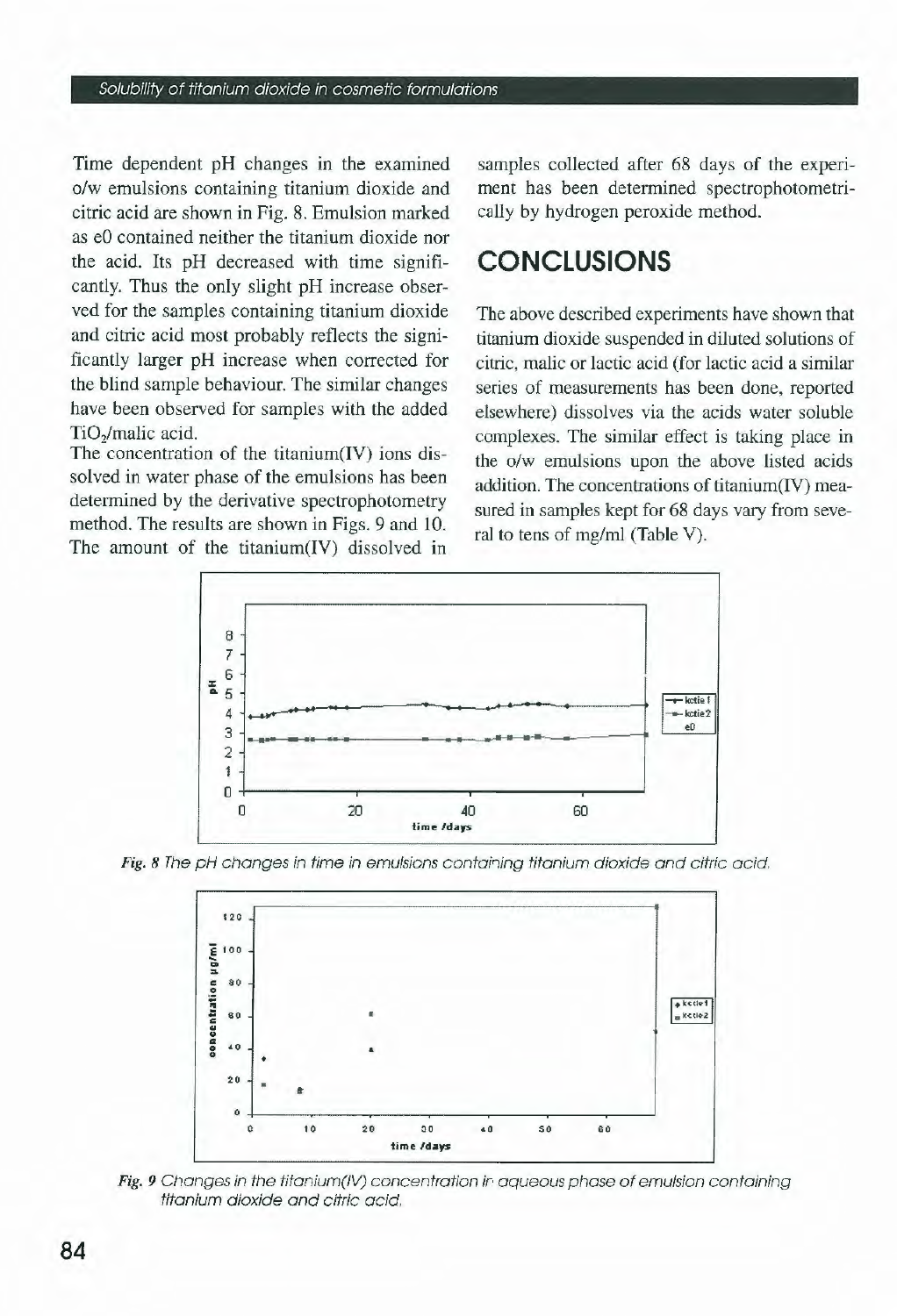

Fig. 10 Changes in the titanium(IV) concentration in aqueous phase of emulsion containing titanium dioxide and malie acid.

| <b>Table V</b><br>The titanium $(IV)$ concentrations in samples after 68 days |               |                                         |  |  |
|-------------------------------------------------------------------------------|---------------|-----------------------------------------|--|--|
|                                                                               | Sample symbol | 68th day, conc. of TiIV<br>$[\mu g/ml]$ |  |  |
| Citric acid                                                                   | kctiz1        | 40.99                                   |  |  |
|                                                                               | kctiel        | 51.39                                   |  |  |
|                                                                               | kctiz2        | 37.57                                   |  |  |
|                                                                               | kctie2        | 84.68                                   |  |  |
| kjtizl<br>Malic acid<br>kjtie1                                                |               | 8.10                                    |  |  |
|                                                                               |               | 15.97                                   |  |  |
|                                                                               | kjtiz2        | 88.99                                   |  |  |
|                                                                               | kjtie2        | 61.02                                   |  |  |

In the case of added citric acid, titanium(IV) concentrations determined for 0.03% acid solution (kctiz1) and for 0.38% acid solution (kctiz2) were quite close to each other. For malic acid (kjtiz1 and kjtiz2) an increase in acid concentration by one arder of magnitude resulted in an increase of concentration of dissolved titanium also by one order of magnitude.

In three out of four cases the measured concentration of the titanium(IV) dissolved in aqueous phase of the o/w emulsion was even higher than in a model suspension of the titanium dioxide in an acidic aqueous solutions.

The studies confirmed that titanium dioxide reacts with a diluted a-hydroxycarboxylic acid both in model aqueous  $TiO<sub>2</sub>/\alpha$ -hydroxy acid suspensions and in o/w emulsions. Similar reactions, when occurring in a cosmetic preparation, might destabilise ready products formulated with the above said components.